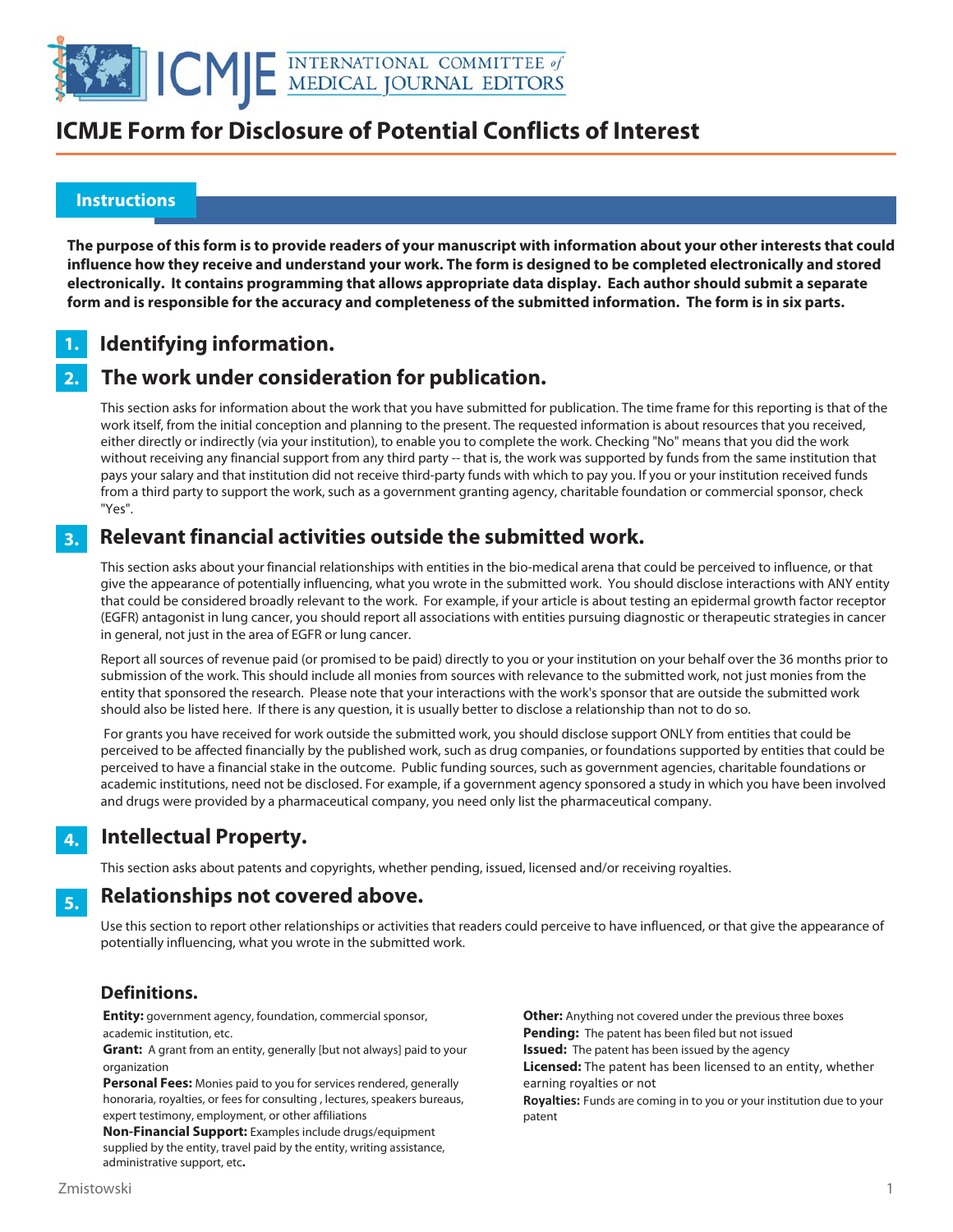

| <b>Section 1.</b>                                                             | <b>Identifying Information</b>                                                   |                                                                                                                                                                                                                                                                                      |
|-------------------------------------------------------------------------------|----------------------------------------------------------------------------------|--------------------------------------------------------------------------------------------------------------------------------------------------------------------------------------------------------------------------------------------------------------------------------------|
| 1. Given Name (First Name)<br>Benjamin                                        | 2. Surname (Last Name)<br>Zmistowski                                             | 3. Date<br>02-May-2015                                                                                                                                                                                                                                                               |
| 4. Are you the corresponding author?                                          | $\sqrt{ N}$<br>Yes                                                               | Corresponding Author's Name<br>Eric M Padegimas                                                                                                                                                                                                                                      |
| 5. Manuscript Title                                                           | Medicare Reimbursement for Total Joint Arthroplasty-What are the Driving Forces? |                                                                                                                                                                                                                                                                                      |
| 6. Manuscript Identifying Number (if you know it)                             |                                                                                  |                                                                                                                                                                                                                                                                                      |
|                                                                               |                                                                                  |                                                                                                                                                                                                                                                                                      |
|                                                                               |                                                                                  |                                                                                                                                                                                                                                                                                      |
| <b>Section 2.</b>                                                             | <b>The Work Under Consideration for Publication</b>                              |                                                                                                                                                                                                                                                                                      |
| statistical analysis, etc.)?<br>Are there any relevant conflicts of interest? | $\sqrt{ NQ}$<br>Yes                                                              | Did you or your institution at any time receive payment or services from a third party (government, commercial, private foundation, etc.) for<br>any aspect of the submitted work (including but not limited to grants, data monitoring board, study design, manuscript preparation, |
|                                                                               |                                                                                  |                                                                                                                                                                                                                                                                                      |
| <b>Section 3.</b>                                                             | Relevant financial activities outside the submitted work.                        |                                                                                                                                                                                                                                                                                      |
|                                                                               |                                                                                  | Dlace a check in the appropriate hoves in the table to indicate whether you have financial relationships (regardless of amount                                                                                                                                                       |

Place a check in the appropriate boxes in the table to indicate whether you have financial relationships (regardless of amount of compensation) with entities as described in the instructions. Use one line for each entity; add as many lines as you need by clicking the "Add +" box. You should report relationships that were **present during the 36 months prior to publication**.

| Are there any relevant conflicts of interest? |  | $\exists$ Yes | $\sqrt{ }$ No |  |
|-----------------------------------------------|--|---------------|---------------|--|
|-----------------------------------------------|--|---------------|---------------|--|

| Do you have any patents, whether planned, pending or issued, broadly relevant to the work? $\Box$ Yes $\Box$ No |  |
|-----------------------------------------------------------------------------------------------------------------|--|
|                                                                                                                 |  |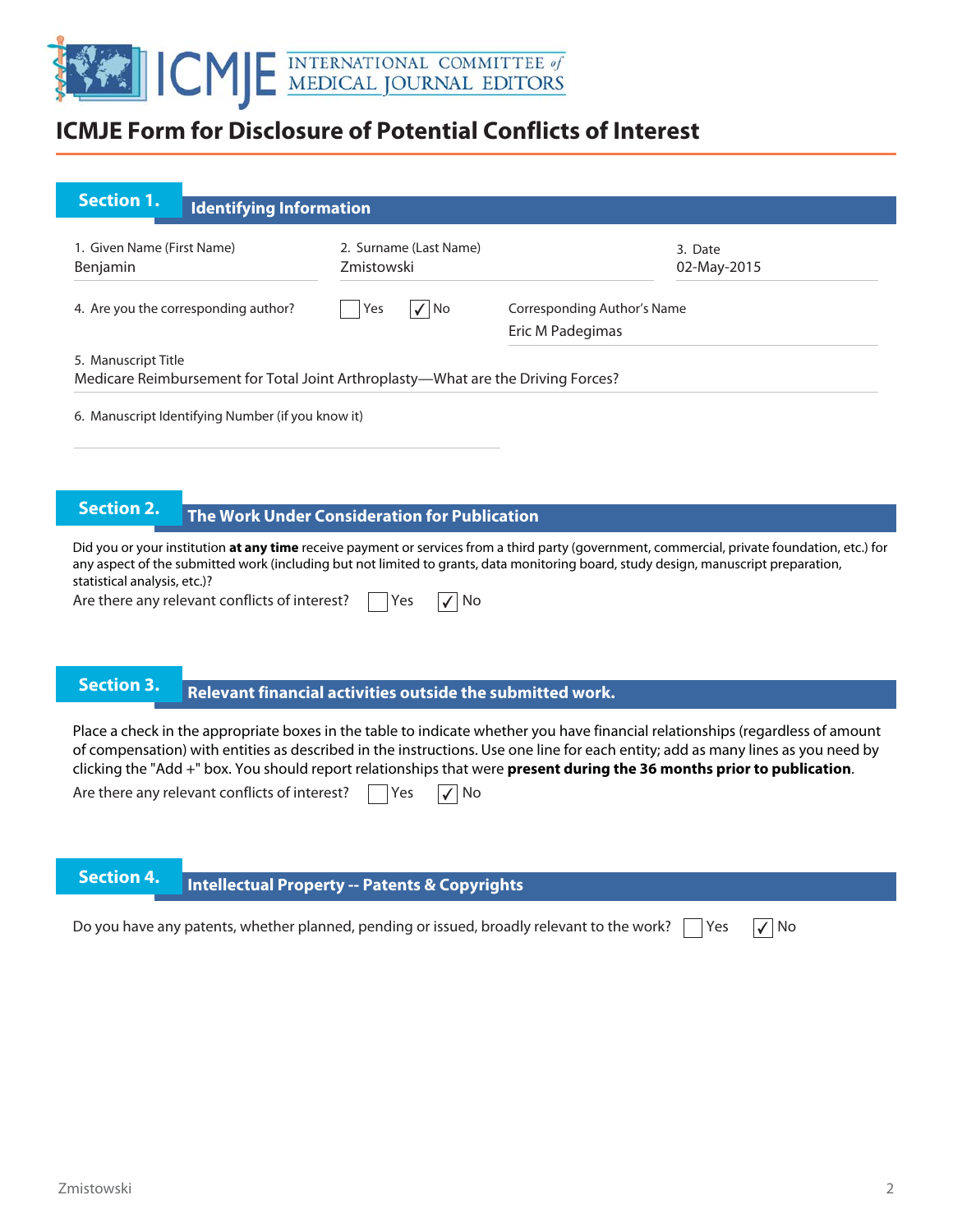

### **Section 5.** Relationships not covered above

Are there other relationships or activities that readers could perceive to have influenced, or that give the appearance of potentially influencing, what you wrote in the submitted work?

Yes, the following relationships/conditions/circumstances are present (explain below):

 $\sqrt{\ }$  No other relationships/conditions/circumstances that present a potential conflict of interest

At the time of manuscript acceptance, journals will ask authors to confirm and, if necessary, update their disclosure statements. On occasion, journals may ask authors to disclose further information about reported relationships.

### **Section 6. Disclosure Statement**

Based on the above disclosures, this form will automatically generate a disclosure statement, which will appear in the box below.

Dr. Zmistowski has nothing to disclose.

### **Evaluation and Feedback**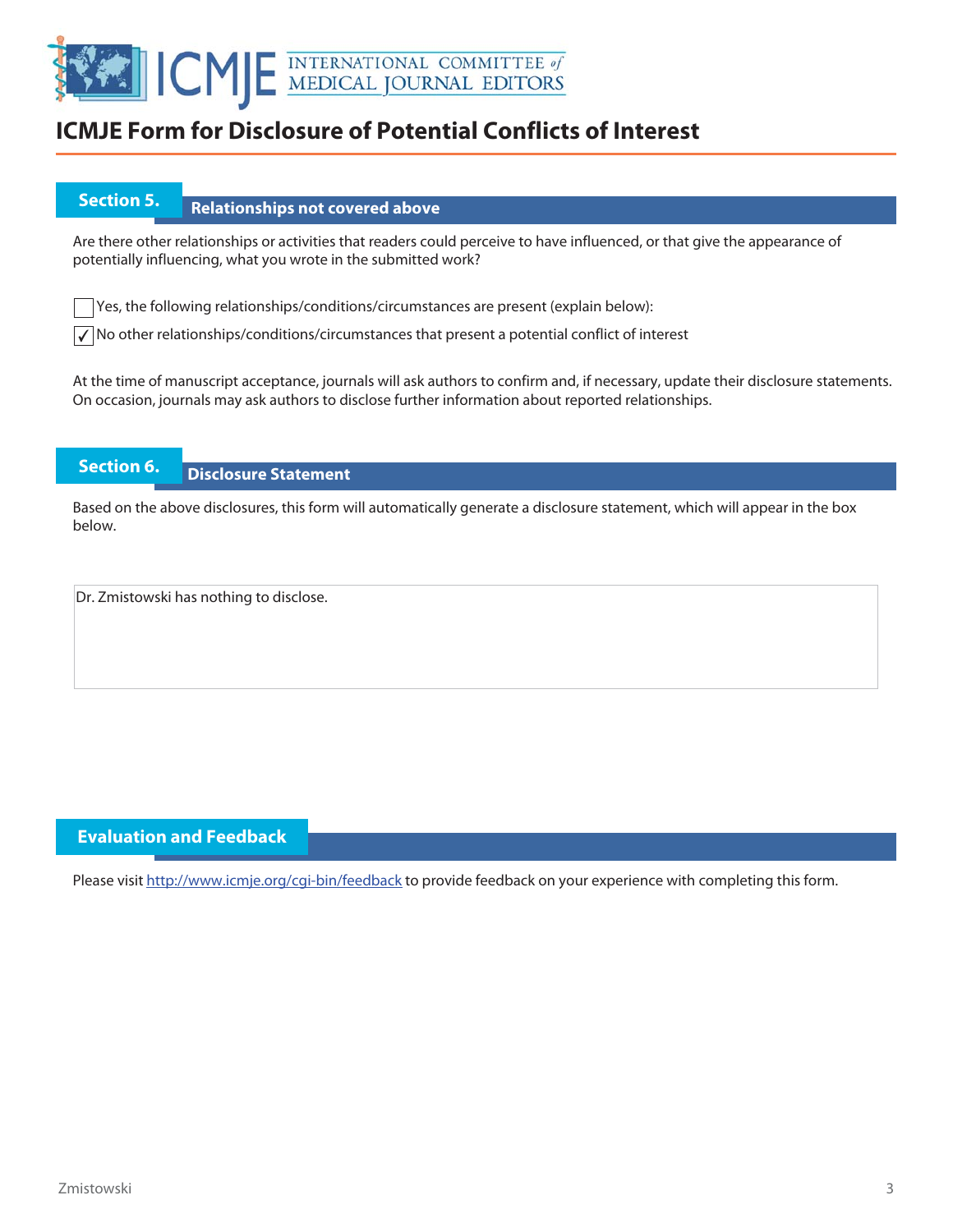

### **Instructions**

 

> **The purpose of this form is to provide readers of your manuscript with information about your other interests that could influence how they receive and understand your work. The form is designed to be completed electronically and stored electronically. It contains programming that allows appropriate data display. Each author should submit a separate form and is responsible for the accuracy and completeness of the submitted information. The form is in six parts.**

### **Identifying information. 1.**

### **The work under consideration for publication. 2.**

This section asks for information about the work that you have submitted for publication. The time frame for this reporting is that of the work itself, from the initial conception and planning to the present. The requested information is about resources that you received, either directly or indirectly (via your institution), to enable you to complete the work. Checking "No" means that you did the work without receiving any financial support from any third party -- that is, the work was supported by funds from the same institution that pays your salary and that institution did not receive third-party funds with which to pay you. If you or your institution received funds from a third party to support the work, such as a government granting agency, charitable foundation or commercial sponsor, check "Yes".

#### **Relevant financial activities outside the submitted work. 3.**

This section asks about your financial relationships with entities in the bio-medical arena that could be perceived to influence, or that give the appearance of potentially influencing, what you wrote in the submitted work. You should disclose interactions with ANY entity that could be considered broadly relevant to the work. For example, if your article is about testing an epidermal growth factor receptor (EGFR) antagonist in lung cancer, you should report all associations with entities pursuing diagnostic or therapeutic strategies in cancer in general, not just in the area of EGFR or lung cancer.

Report all sources of revenue paid (or promised to be paid) directly to you or your institution on your behalf over the 36 months prior to submission of the work. This should include all monies from sources with relevance to the submitted work, not just monies from the entity that sponsored the research. Please note that your interactions with the work's sponsor that are outside the submitted work should also be listed here. If there is any question, it is usually better to disclose a relationship than not to do so.

 For grants you have received for work outside the submitted work, you should disclose support ONLY from entities that could be perceived to be affected financially by the published work, such as drug companies, or foundations supported by entities that could be perceived to have a financial stake in the outcome. Public funding sources, such as government agencies, charitable foundations or academic institutions, need not be disclosed. For example, if a government agency sponsored a study in which you have been involved and drugs were provided by a pharmaceutical company, you need only list the pharmaceutical company.

### **Intellectual Property. 4.**

This section asks about patents and copyrights, whether pending, issued, licensed and/or receiving royalties.

#### **Relationships not covered above. 5.**

Use this section to report other relationships or activities that readers could perceive to have influenced, or that give the appearance of potentially influencing, what you wrote in the submitted work.

### **Definitions.**

**Entity:** government agency, foundation, commercial sponsor, academic institution, etc.

**Grant:** A grant from an entity, generally [but not always] paid to your organization

**Personal Fees:** Monies paid to you for services rendered, generally honoraria, royalties, or fees for consulting , lectures, speakers bureaus, expert testimony, employment, or other affiliations

**Non-Financial Support:** Examples include drugs/equipment supplied by the entity, travel paid by the entity, writing assistance, administrative support, etc**.**

**Other:** Anything not covered under the previous three boxes **Pending:** The patent has been filed but not issued **Issued:** The patent has been issued by the agency **Licensed:** The patent has been licensed to an entity, whether earning royalties or not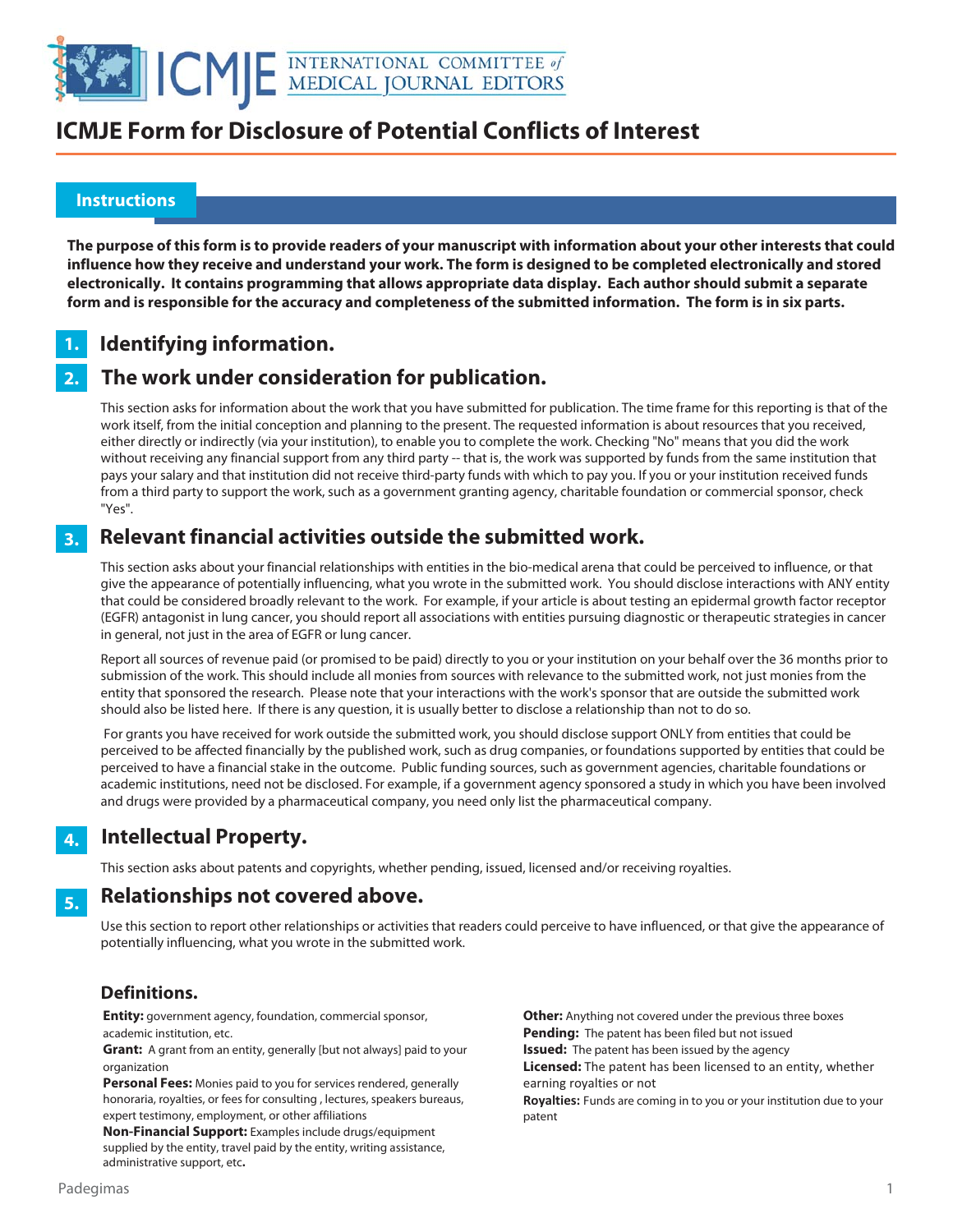

| <b>Section 1.</b>                  | <b>Identifying Information</b>                                                   |                                     |             |                                                                                                                                                                                                                                                                                      |
|------------------------------------|----------------------------------------------------------------------------------|-------------------------------------|-------------|--------------------------------------------------------------------------------------------------------------------------------------------------------------------------------------------------------------------------------------------------------------------------------------|
| 1. Given Name (First Name)<br>Eric |                                                                                  | 2. Surname (Last Name)<br>Padegimas |             | 3. Date<br>02-May-2015                                                                                                                                                                                                                                                               |
|                                    | 4. Are you the corresponding author?                                             | $\sqrt{ }$ Yes                      | No          |                                                                                                                                                                                                                                                                                      |
| 5. Manuscript Title                | Medicare Reimbursement for Total Joint Arthroplasty—What are the Driving Forces? |                                     |             |                                                                                                                                                                                                                                                                                      |
|                                    | 6. Manuscript Identifying Number (if you know it)                                |                                     |             |                                                                                                                                                                                                                                                                                      |
|                                    |                                                                                  |                                     |             |                                                                                                                                                                                                                                                                                      |
| <b>Section 2.</b>                  | The Work Under Consideration for Publication                                     |                                     |             |                                                                                                                                                                                                                                                                                      |
| statistical analysis, etc.)?       | Are there any relevant conflicts of interest?                                    | Yes                                 | $\sqrt{ N}$ | Did you or your institution at any time receive payment or services from a third party (government, commercial, private foundation, etc.) for<br>any aspect of the submitted work (including but not limited to grants, data monitoring board, study design, manuscript preparation, |
| <b>Section 3.</b>                  | Relevant financial activities outside the submitted work.                        |                                     |             |                                                                                                                                                                                                                                                                                      |

Place a check in the appropriate boxes in the table to indicate whether you have financial relationships (regardless of amount of compensation) with entities as described in the instructions. Use one line for each entity; add as many lines as you need by clicking the "Add +" box. You should report relationships that were **present during the 36 months prior to publication**.

| Are there any relevant conflicts of interest? |  | <b>Yes</b> |  | $\sqrt{\ }$ No |
|-----------------------------------------------|--|------------|--|----------------|
|-----------------------------------------------|--|------------|--|----------------|

| Do you have any patents, whether planned, pending or issued, broadly relevant to the work? $\Box$ Yes $\Box$ No |  |
|-----------------------------------------------------------------------------------------------------------------|--|
|                                                                                                                 |  |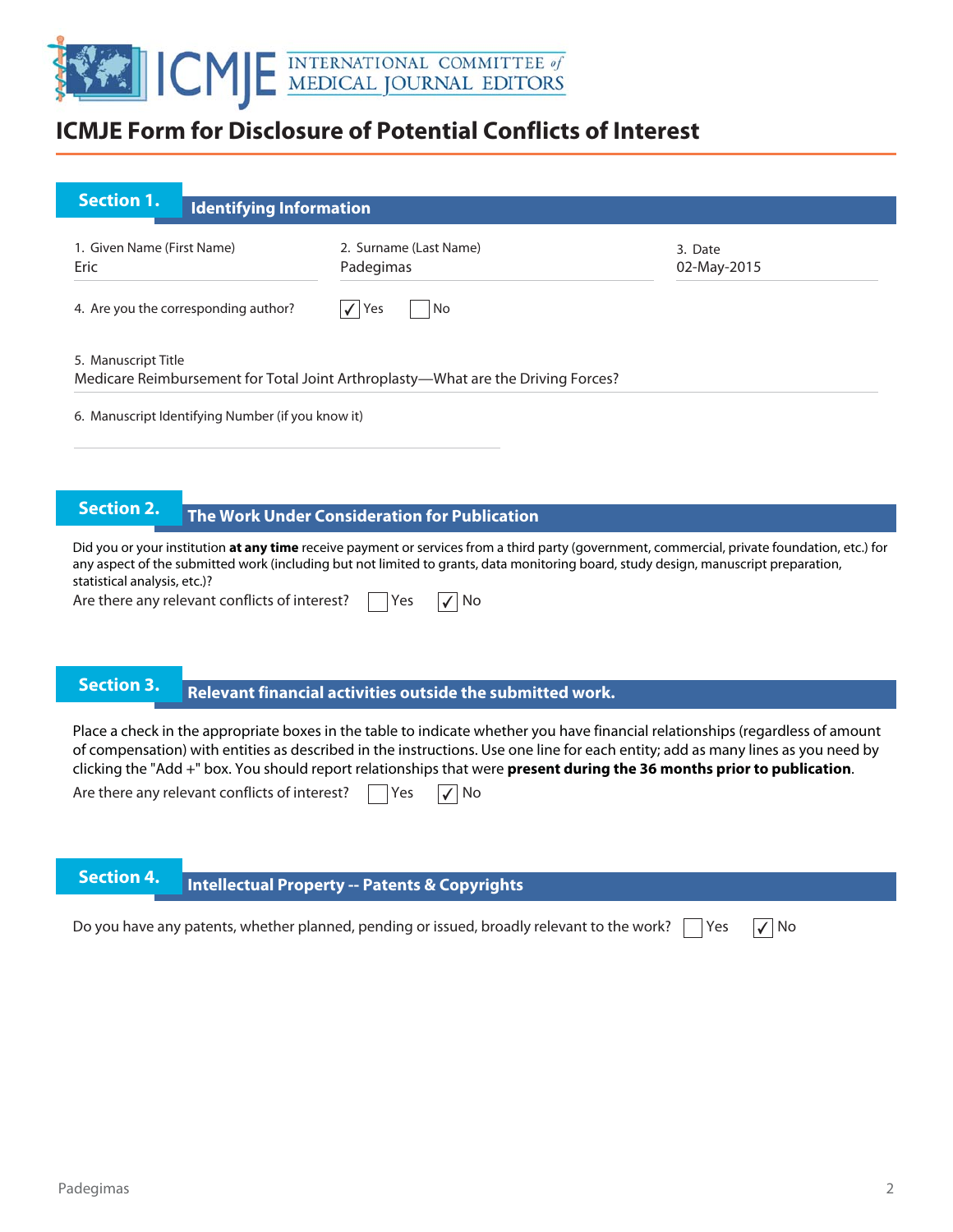

### **Section 5.** Relationships not covered above

Are there other relationships or activities that readers could perceive to have influenced, or that give the appearance of potentially influencing, what you wrote in the submitted work?

Yes, the following relationships/conditions/circumstances are present (explain below):

 $\sqrt{\ }$  No other relationships/conditions/circumstances that present a potential conflict of interest

At the time of manuscript acceptance, journals will ask authors to confirm and, if necessary, update their disclosure statements. On occasion, journals may ask authors to disclose further information about reported relationships.

### **Section 6. Disclosure Statement**

Based on the above disclosures, this form will automatically generate a disclosure statement, which will appear in the box below.

Dr. Padegimas has nothing to disclose.

### **Evaluation and Feedback**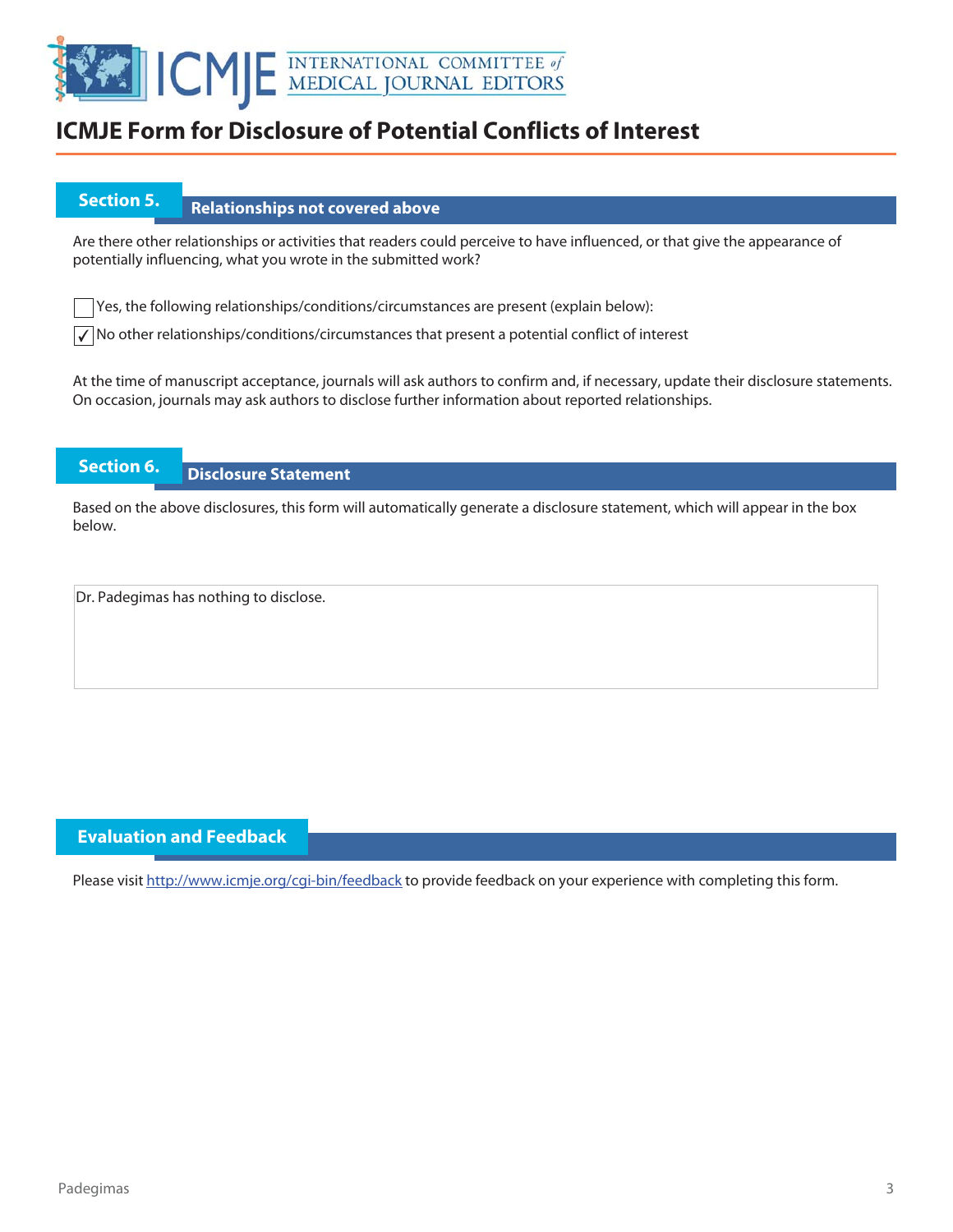

### **Instructions**

 

> **The purpose of this form is to provide readers of your manuscript with information about your other interests that could influence how they receive and understand your work. The form is designed to be completed electronically and stored electronically. It contains programming that allows appropriate data display. Each author should submit a separate form and is responsible for the accuracy and completeness of the submitted information. The form is in six parts.**

### **Identifying information. 1.**

### **The work under consideration for publication. 2.**

This section asks for information about the work that you have submitted for publication. The time frame for this reporting is that of the work itself, from the initial conception and planning to the present. The requested information is about resources that you received, either directly or indirectly (via your institution), to enable you to complete the work. Checking "No" means that you did the work without receiving any financial support from any third party -- that is, the work was supported by funds from the same institution that pays your salary and that institution did not receive third-party funds with which to pay you. If you or your institution received funds from a third party to support the work, such as a government granting agency, charitable foundation or commercial sponsor, check "Yes".

#### **Relevant financial activities outside the submitted work. 3.**

This section asks about your financial relationships with entities in the bio-medical arena that could be perceived to influence, or that give the appearance of potentially influencing, what you wrote in the submitted work. You should disclose interactions with ANY entity that could be considered broadly relevant to the work. For example, if your article is about testing an epidermal growth factor receptor (EGFR) antagonist in lung cancer, you should report all associations with entities pursuing diagnostic or therapeutic strategies in cancer in general, not just in the area of EGFR or lung cancer.

Report all sources of revenue paid (or promised to be paid) directly to you or your institution on your behalf over the 36 months prior to submission of the work. This should include all monies from sources with relevance to the submitted work, not just monies from the entity that sponsored the research. Please note that your interactions with the work's sponsor that are outside the submitted work should also be listed here. If there is any question, it is usually better to disclose a relationship than not to do so.

 For grants you have received for work outside the submitted work, you should disclose support ONLY from entities that could be perceived to be affected financially by the published work, such as drug companies, or foundations supported by entities that could be perceived to have a financial stake in the outcome. Public funding sources, such as government agencies, charitable foundations or academic institutions, need not be disclosed. For example, if a government agency sponsored a study in which you have been involved and drugs were provided by a pharmaceutical company, you need only list the pharmaceutical company.

### **Intellectual Property. 4.**

This section asks about patents and copyrights, whether pending, issued, licensed and/or receiving royalties.

#### **Relationships not covered above. 5.**

Use this section to report other relationships or activities that readers could perceive to have influenced, or that give the appearance of potentially influencing, what you wrote in the submitted work.

### **Definitions.**

**Entity:** government agency, foundation, commercial sponsor, academic institution, etc.

**Grant:** A grant from an entity, generally [but not always] paid to your organization

**Personal Fees:** Monies paid to you for services rendered, generally honoraria, royalties, or fees for consulting , lectures, speakers bureaus, expert testimony, employment, or other affiliations

**Non-Financial Support:** Examples include drugs/equipment supplied by the entity, travel paid by the entity, writing assistance, administrative support, etc**.**

**Other:** Anything not covered under the previous three boxes **Pending:** The patent has been filed but not issued **Issued:** The patent has been issued by the agency **Licensed:** The patent has been licensed to an entity, whether earning royalties or not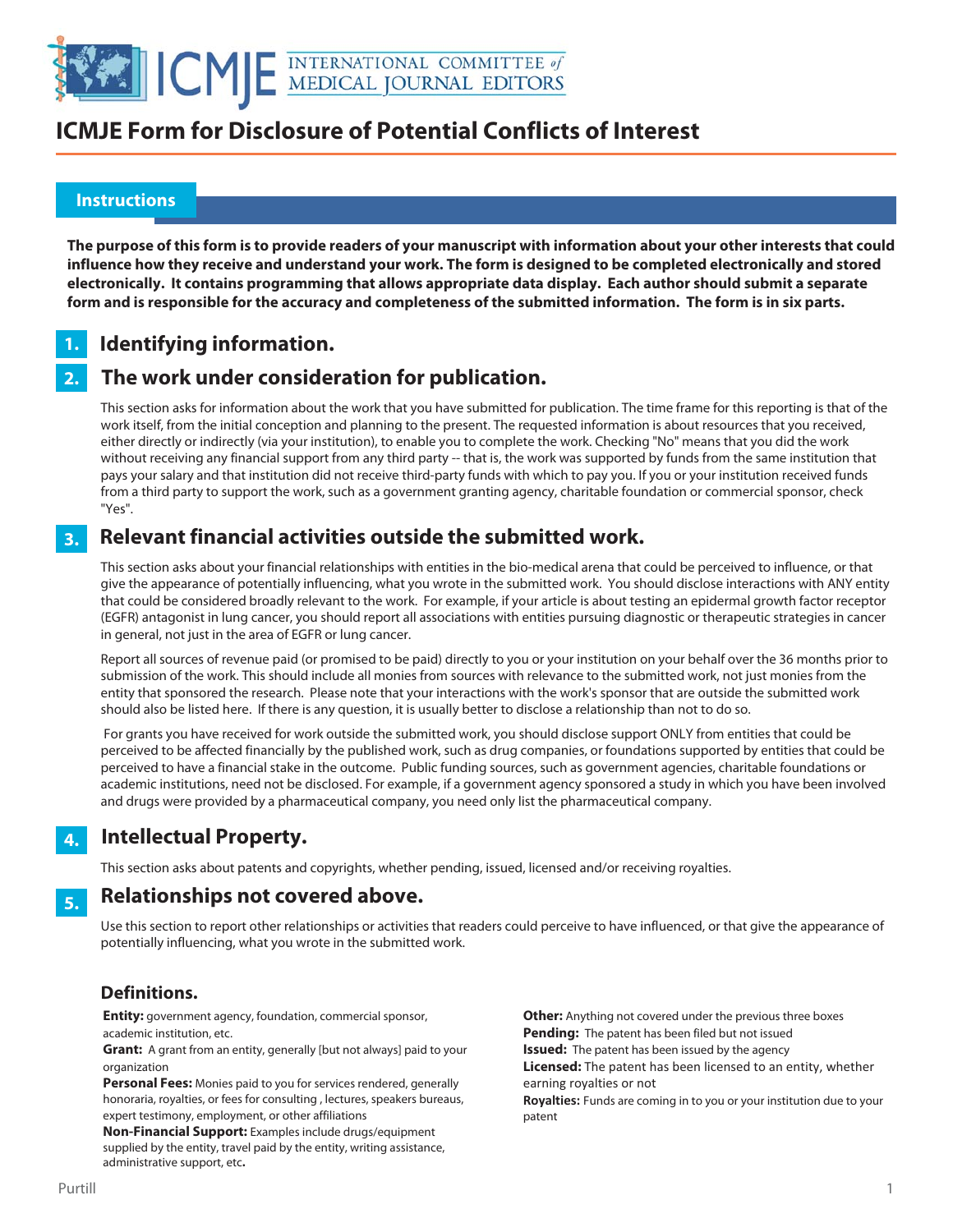

| <b>Section 1.</b><br><b>Identifying Information</b>                                                     |                                                           |                                                                                                                                                                                                                                                                                                                                                                                             |
|---------------------------------------------------------------------------------------------------------|-----------------------------------------------------------|---------------------------------------------------------------------------------------------------------------------------------------------------------------------------------------------------------------------------------------------------------------------------------------------------------------------------------------------------------------------------------------------|
| 1. Given Name (First Name)<br>James                                                                     | 2. Surname (Last Name)<br>Purtill                         | 3. Date<br>02-May-2015                                                                                                                                                                                                                                                                                                                                                                      |
| 4. Are you the corresponding author?                                                                    | $\sqrt{ N}$<br>Yes                                        | Corresponding Author's Name<br>Eric M Padegimas                                                                                                                                                                                                                                                                                                                                             |
| 5. Manuscript Title<br>Medicare Reimbursement for Total Joint Arthroplasty-What are the Driving Forces? |                                                           |                                                                                                                                                                                                                                                                                                                                                                                             |
| 6. Manuscript Identifying Number (if you know it)                                                       |                                                           |                                                                                                                                                                                                                                                                                                                                                                                             |
|                                                                                                         |                                                           |                                                                                                                                                                                                                                                                                                                                                                                             |
| <b>Section 2.</b>                                                                                       | <b>The Work Under Consideration for Publication</b>       |                                                                                                                                                                                                                                                                                                                                                                                             |
| statistical analysis, etc.)?<br>Are there any relevant conflicts of interest?                           | $\sqrt{ N}$<br>Yes                                        | Did you or your institution at any time receive payment or services from a third party (government, commercial, private foundation, etc.) for<br>any aspect of the submitted work (including but not limited to grants, data monitoring board, study design, manuscript preparation,                                                                                                        |
|                                                                                                         |                                                           |                                                                                                                                                                                                                                                                                                                                                                                             |
| <b>Section 3.</b>                                                                                       | Relevant financial activities outside the submitted work. |                                                                                                                                                                                                                                                                                                                                                                                             |
|                                                                                                         |                                                           | Place a check in the appropriate boxes in the table to indicate whether you have financial relationships (regardless of amount<br>of compensation) with entities as described in the instructions. Use one line for each entity; add as many lines as you need by<br>clicking the "Add +" box. You should report relationships that were present during the 36 months prior to publication. |

Are there any relevant conflicts of interest?  $\Box$  Yes  $\Box$  No

## **Intellectual Property -- Patents & Copyrights**

Do you have any patents, whether planned, pending or issued, broadly relevant to the work?  $\Box$  Yes  $\Box$  No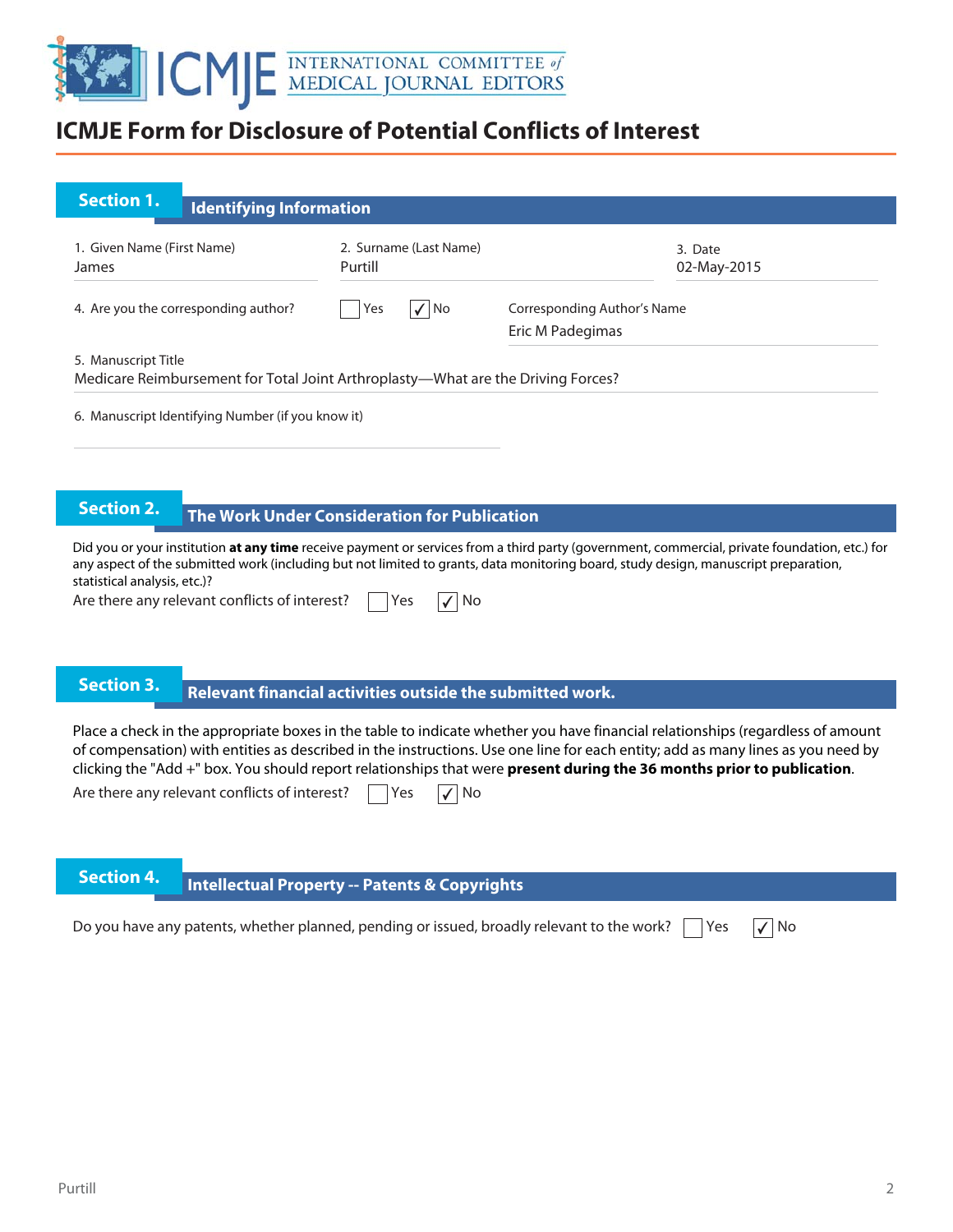

### **Section 5.** Relationships not covered above

Are there other relationships or activities that readers could perceive to have influenced, or that give the appearance of potentially influencing, what you wrote in the submitted work?

 $\sqrt{\ }$  Yes, the following relationships/conditions/circumstances are present (explain below):

No other relationships/conditions/circumstances that present a potential conflict of interest

Editor for Journal of Arthroplasty and Clinical Orthopaedics and Related Research

At the time of manuscript acceptance, journals will ask authors to confirm and, if necessary, update their disclosure statements. On occasion, journals may ask authors to disclose further information about reported relationships.

**Disclosure Statement Section 6.**

Based on the above disclosures, this form will automatically generate a disclosure statement, which will appear in the box below.

Dr. Purtill reports that he is an editor for Journal of Arthroplasty and Clinical Orthopaedics and Related Research

### **Evaluation and Feedback**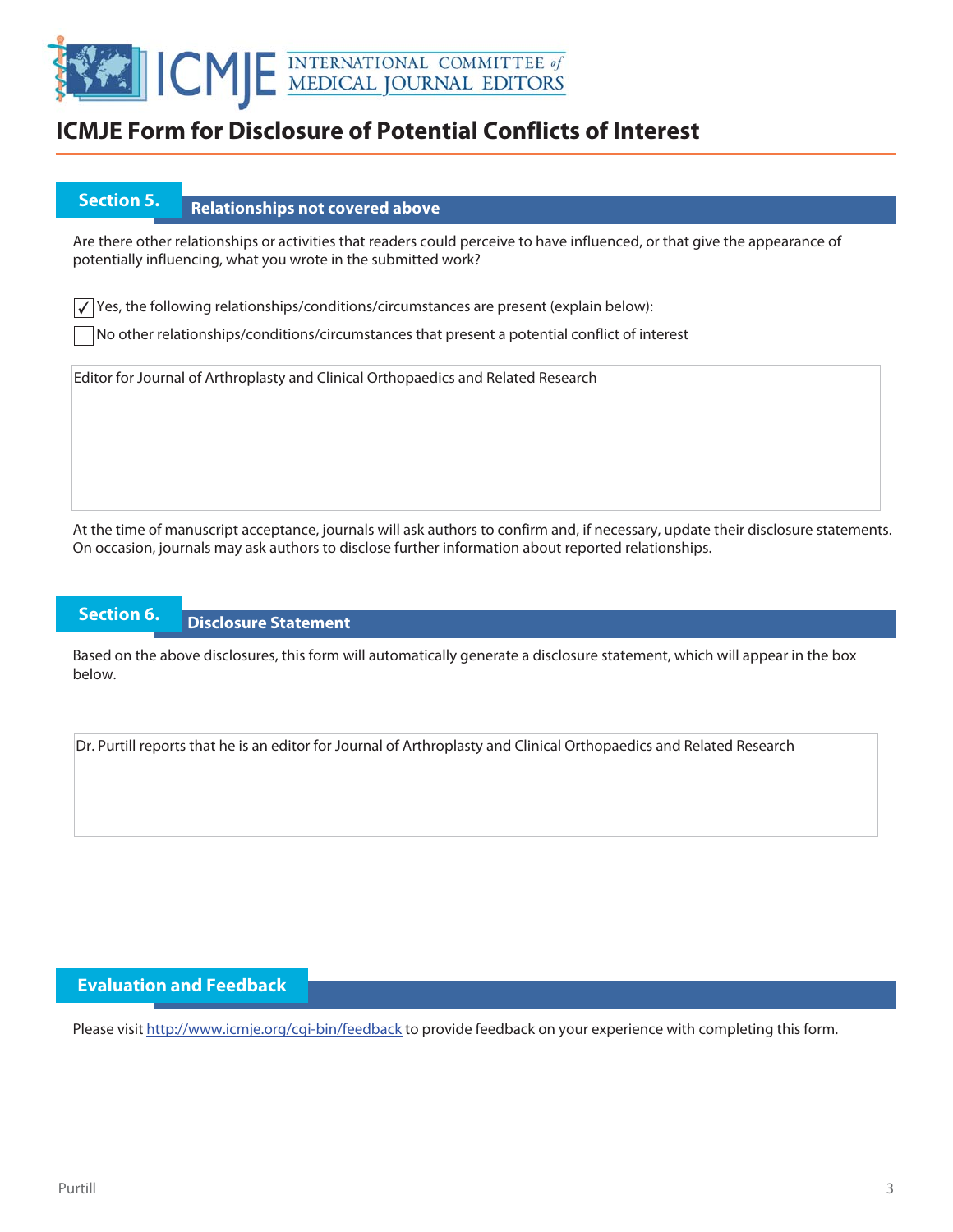

### **Instructions**

 

> **The purpose of this form is to provide readers of your manuscript with information about your other interests that could influence how they receive and understand your work. The form is designed to be completed electronically and stored electronically. It contains programming that allows appropriate data display. Each author should submit a separate form and is responsible for the accuracy and completeness of the submitted information. The form is in six parts.**

### **Identifying information. 1.**

### **The work under consideration for publication. 2.**

This section asks for information about the work that you have submitted for publication. The time frame for this reporting is that of the work itself, from the initial conception and planning to the present. The requested information is about resources that you received, either directly or indirectly (via your institution), to enable you to complete the work. Checking "No" means that you did the work without receiving any financial support from any third party -- that is, the work was supported by funds from the same institution that pays your salary and that institution did not receive third-party funds with which to pay you. If you or your institution received funds from a third party to support the work, such as a government granting agency, charitable foundation or commercial sponsor, check "Yes".

#### **Relevant financial activities outside the submitted work. 3.**

This section asks about your financial relationships with entities in the bio-medical arena that could be perceived to influence, or that give the appearance of potentially influencing, what you wrote in the submitted work. You should disclose interactions with ANY entity that could be considered broadly relevant to the work. For example, if your article is about testing an epidermal growth factor receptor (EGFR) antagonist in lung cancer, you should report all associations with entities pursuing diagnostic or therapeutic strategies in cancer in general, not just in the area of EGFR or lung cancer.

Report all sources of revenue paid (or promised to be paid) directly to you or your institution on your behalf over the 36 months prior to submission of the work. This should include all monies from sources with relevance to the submitted work, not just monies from the entity that sponsored the research. Please note that your interactions with the work's sponsor that are outside the submitted work should also be listed here. If there is any question, it is usually better to disclose a relationship than not to do so.

 For grants you have received for work outside the submitted work, you should disclose support ONLY from entities that could be perceived to be affected financially by the published work, such as drug companies, or foundations supported by entities that could be perceived to have a financial stake in the outcome. Public funding sources, such as government agencies, charitable foundations or academic institutions, need not be disclosed. For example, if a government agency sponsored a study in which you have been involved and drugs were provided by a pharmaceutical company, you need only list the pharmaceutical company.

### **Intellectual Property. 4.**

This section asks about patents and copyrights, whether pending, issued, licensed and/or receiving royalties.

#### **Relationships not covered above. 5.**

Use this section to report other relationships or activities that readers could perceive to have influenced, or that give the appearance of potentially influencing, what you wrote in the submitted work.

### **Definitions.**

**Entity:** government agency, foundation, commercial sponsor, academic institution, etc.

**Grant:** A grant from an entity, generally [but not always] paid to your organization

**Personal Fees:** Monies paid to you for services rendered, generally honoraria, royalties, or fees for consulting , lectures, speakers bureaus, expert testimony, employment, or other affiliations

**Non-Financial Support:** Examples include drugs/equipment supplied by the entity, travel paid by the entity, writing assistance, administrative support, etc**.**

**Other:** Anything not covered under the previous three boxes **Pending:** The patent has been filed but not issued **Issued:** The patent has been issued by the agency **Licensed:** The patent has been licensed to an entity, whether earning royalties or not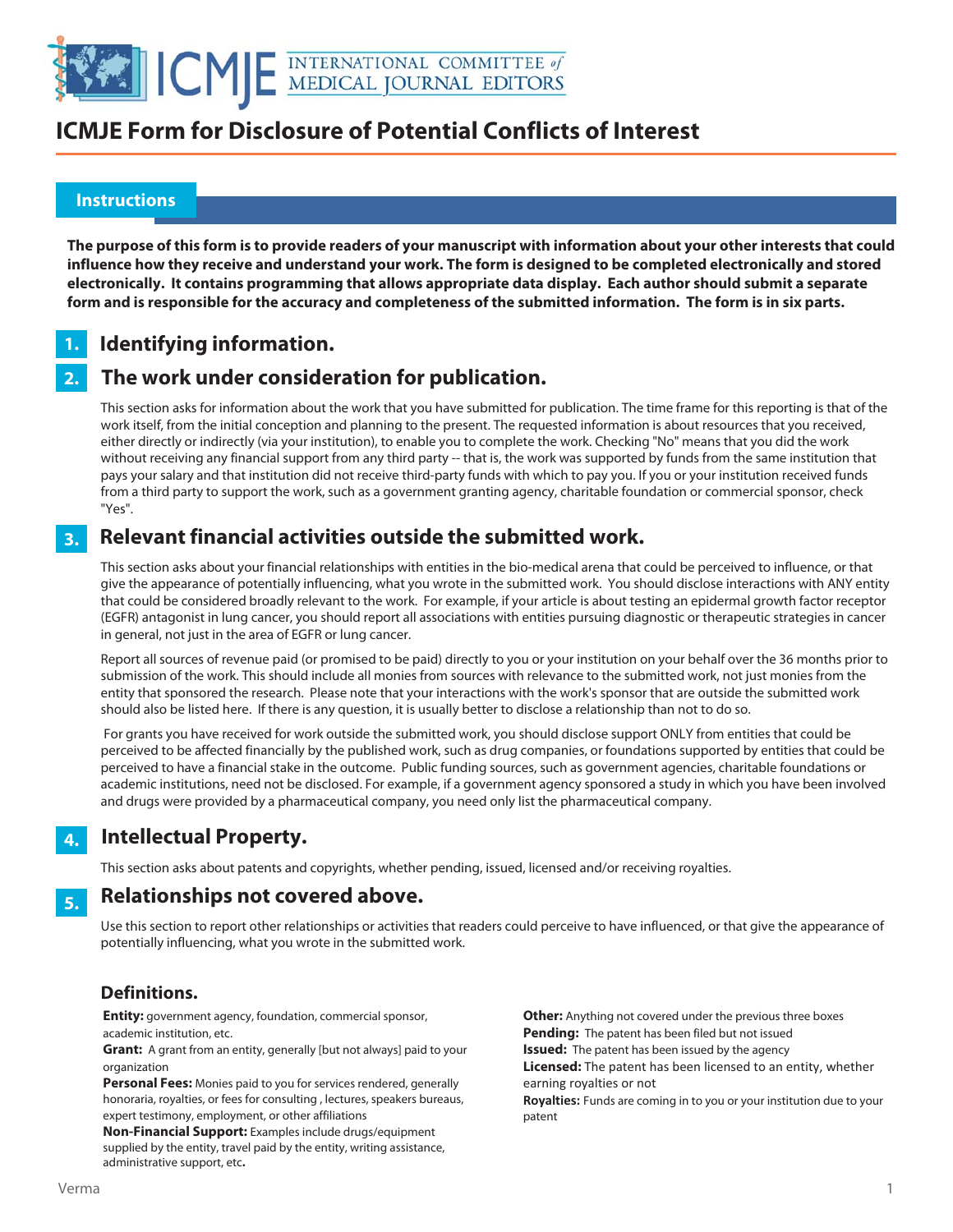

| <b>Section 1.</b><br><b>Identifying Information</b>                                                     |                                                           |                                                                                                                                                                                                                                                                                      |
|---------------------------------------------------------------------------------------------------------|-----------------------------------------------------------|--------------------------------------------------------------------------------------------------------------------------------------------------------------------------------------------------------------------------------------------------------------------------------------|
| 1. Given Name (First Name)<br>Kushagra                                                                  | 2. Surname (Last Name)<br>Verma                           | 3. Date<br>02-May-2015                                                                                                                                                                                                                                                               |
| 4. Are you the corresponding author?                                                                    | Yes<br>No                                                 | Corresponding Author's Name<br>Eric M Padegimas                                                                                                                                                                                                                                      |
| 5. Manuscript Title<br>Medicare Reimbursement for Total Joint Arthroplasty-What are the Driving Forces? |                                                           |                                                                                                                                                                                                                                                                                      |
| 6. Manuscript Identifying Number (if you know it)                                                       |                                                           |                                                                                                                                                                                                                                                                                      |
|                                                                                                         |                                                           |                                                                                                                                                                                                                                                                                      |
|                                                                                                         |                                                           |                                                                                                                                                                                                                                                                                      |
| <b>Section 2.</b>                                                                                       | <b>The Work Under Consideration for Publication</b>       |                                                                                                                                                                                                                                                                                      |
| statistical analysis, etc.)?                                                                            |                                                           | Did you or your institution at any time receive payment or services from a third party (government, commercial, private foundation, etc.) for<br>any aspect of the submitted work (including but not limited to grants, data monitoring board, study design, manuscript preparation, |
| Are there any relevant conflicts of interest?                                                           | No<br><b>Yes</b>                                          |                                                                                                                                                                                                                                                                                      |
|                                                                                                         |                                                           |                                                                                                                                                                                                                                                                                      |
| <b>Section 3.</b>                                                                                       | Relevant financial activities outside the submitted work. |                                                                                                                                                                                                                                                                                      |

Place a check in the appropriate boxes in the table to indicate whether you have financial relationships (regardless of amount of compensation) with entities as described in the instructions. Use one line for each entity; add as many lines as you need by clicking the "Add +" box. You should report relationships that were **present during the 36 months prior to publication**.

| Are there any relevant conflicts of interest? | <b>Yes</b> | $\sqrt{}$ No |
|-----------------------------------------------|------------|--------------|
|                                               |            |              |

| Do you have any patents, whether planned, pending or issued, broadly relevant to the work? $\Box$ Yes $\Box$ No |  |
|-----------------------------------------------------------------------------------------------------------------|--|
|                                                                                                                 |  |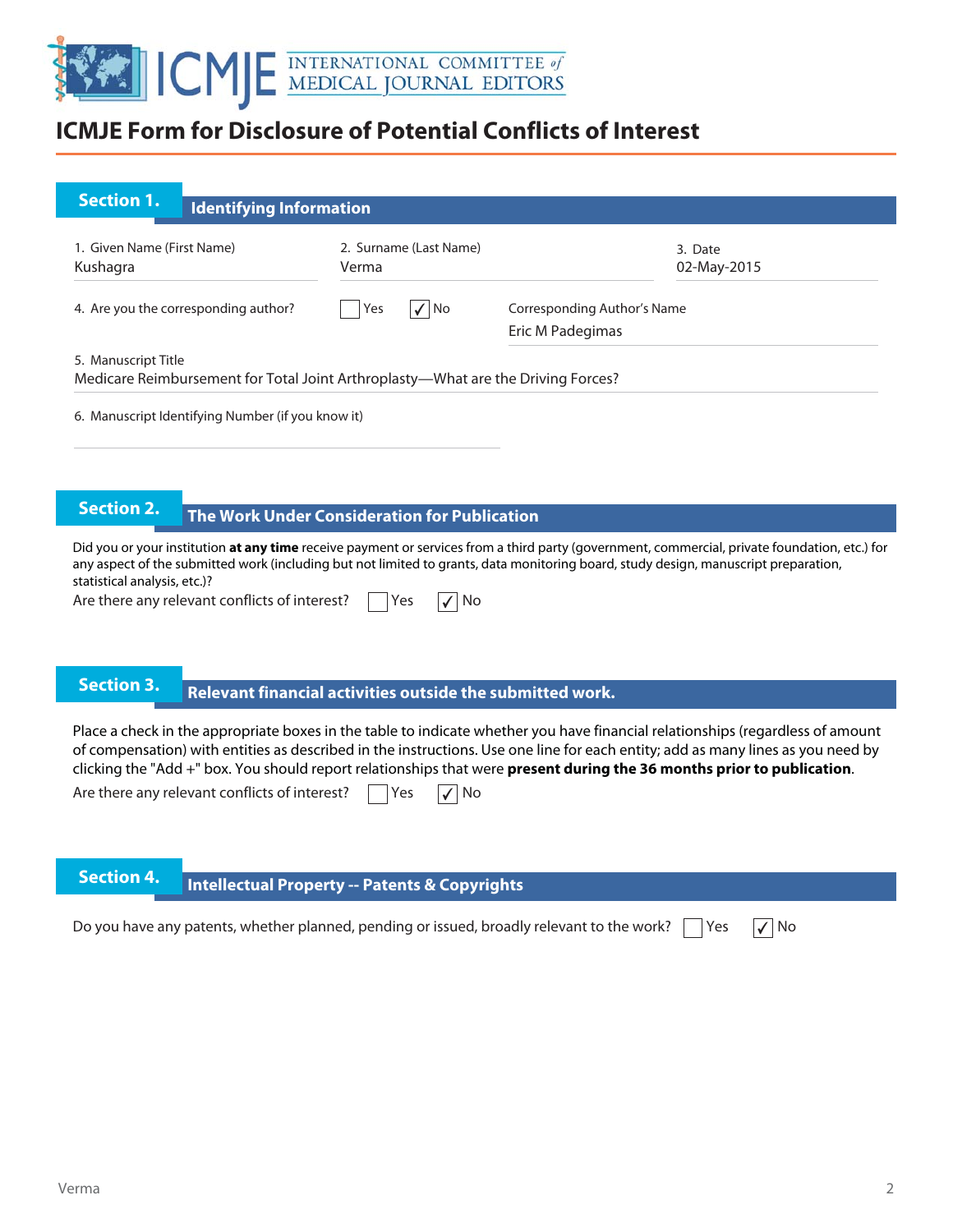

### **Section 5.** Relationships not covered above

Are there other relationships or activities that readers could perceive to have influenced, or that give the appearance of potentially influencing, what you wrote in the submitted work?

Yes, the following relationships/conditions/circumstances are present (explain below):

 $\sqrt{\ }$  No other relationships/conditions/circumstances that present a potential conflict of interest

At the time of manuscript acceptance, journals will ask authors to confirm and, if necessary, update their disclosure statements. On occasion, journals may ask authors to disclose further information about reported relationships.

### **Section 6. Disclosure Statement**

Based on the above disclosures, this form will automatically generate a disclosure statement, which will appear in the box below.

Dr. Verma has nothing to disclose.

### **Evaluation and Feedback**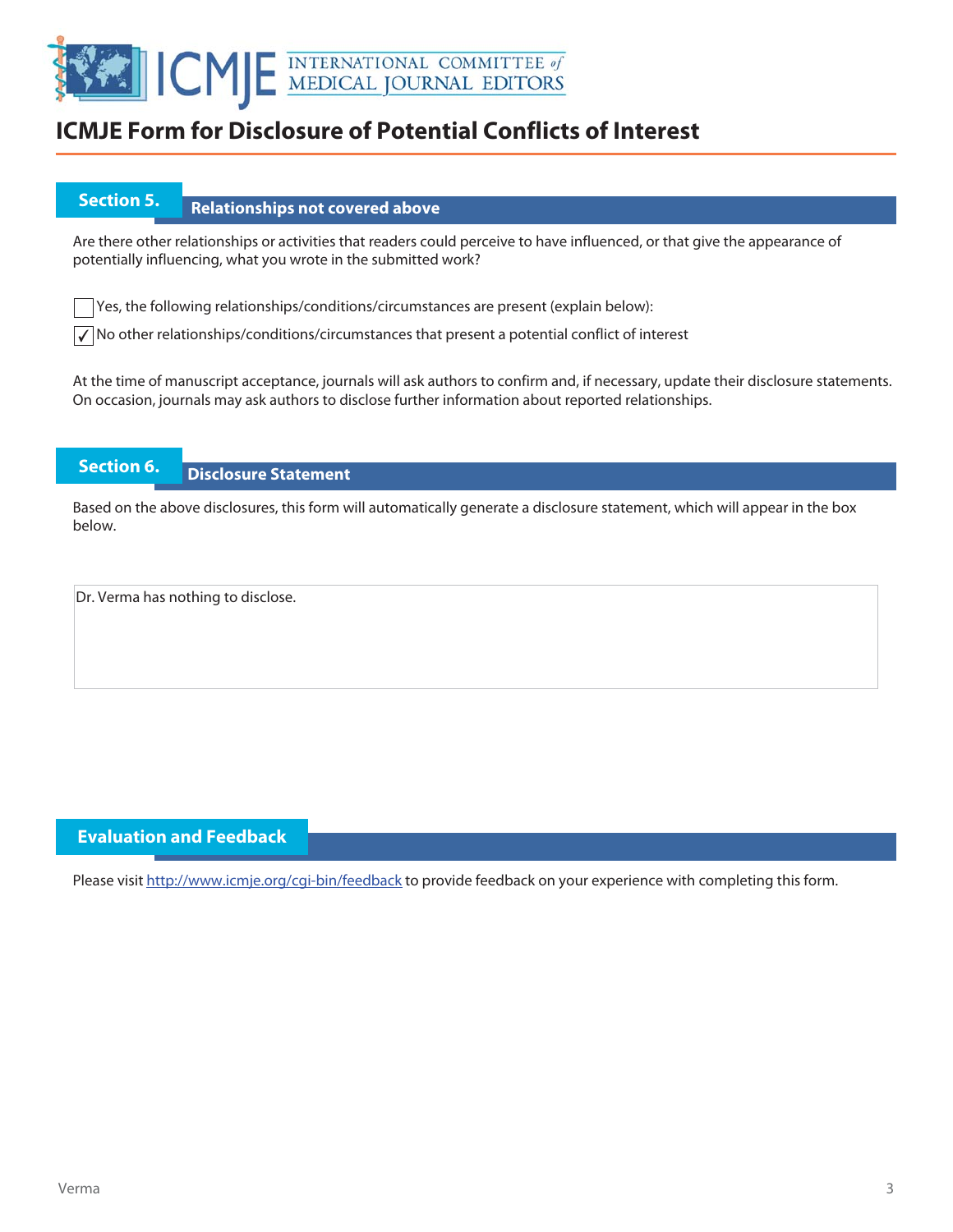

### **Instructions**

 

> **The purpose of this form is to provide readers of your manuscript with information about your other interests that could influence how they receive and understand your work. The form is designed to be completed electronically and stored electronically. It contains programming that allows appropriate data display. Each author should submit a separate form and is responsible for the accuracy and completeness of the submitted information. The form is in six parts.**

### **Identifying information. 1.**

### **The work under consideration for publication. 2.**

This section asks for information about the work that you have submitted for publication. The time frame for this reporting is that of the work itself, from the initial conception and planning to the present. The requested information is about resources that you received, either directly or indirectly (via your institution), to enable you to complete the work. Checking "No" means that you did the work without receiving any financial support from any third party -- that is, the work was supported by funds from the same institution that pays your salary and that institution did not receive third-party funds with which to pay you. If you or your institution received funds from a third party to support the work, such as a government granting agency, charitable foundation or commercial sponsor, check "Yes".

#### **Relevant financial activities outside the submitted work. 3.**

This section asks about your financial relationships with entities in the bio-medical arena that could be perceived to influence, or that give the appearance of potentially influencing, what you wrote in the submitted work. You should disclose interactions with ANY entity that could be considered broadly relevant to the work. For example, if your article is about testing an epidermal growth factor receptor (EGFR) antagonist in lung cancer, you should report all associations with entities pursuing diagnostic or therapeutic strategies in cancer in general, not just in the area of EGFR or lung cancer.

Report all sources of revenue paid (or promised to be paid) directly to you or your institution on your behalf over the 36 months prior to submission of the work. This should include all monies from sources with relevance to the submitted work, not just monies from the entity that sponsored the research. Please note that your interactions with the work's sponsor that are outside the submitted work should also be listed here. If there is any question, it is usually better to disclose a relationship than not to do so.

 For grants you have received for work outside the submitted work, you should disclose support ONLY from entities that could be perceived to be affected financially by the published work, such as drug companies, or foundations supported by entities that could be perceived to have a financial stake in the outcome. Public funding sources, such as government agencies, charitable foundations or academic institutions, need not be disclosed. For example, if a government agency sponsored a study in which you have been involved and drugs were provided by a pharmaceutical company, you need only list the pharmaceutical company.

### **Intellectual Property. 4.**

This section asks about patents and copyrights, whether pending, issued, licensed and/or receiving royalties.

#### **Relationships not covered above. 5.**

Use this section to report other relationships or activities that readers could perceive to have influenced, or that give the appearance of potentially influencing, what you wrote in the submitted work.

### **Definitions.**

**Entity:** government agency, foundation, commercial sponsor, academic institution, etc.

**Grant:** A grant from an entity, generally [but not always] paid to your organization

**Personal Fees:** Monies paid to you for services rendered, generally honoraria, royalties, or fees for consulting , lectures, speakers bureaus, expert testimony, employment, or other affiliations

**Non-Financial Support:** Examples include drugs/equipment supplied by the entity, travel paid by the entity, writing assistance, administrative support, etc**.**

**Other:** Anything not covered under the previous three boxes **Pending:** The patent has been filed but not issued **Issued:** The patent has been issued by the agency **Licensed:** The patent has been licensed to an entity, whether earning royalties or not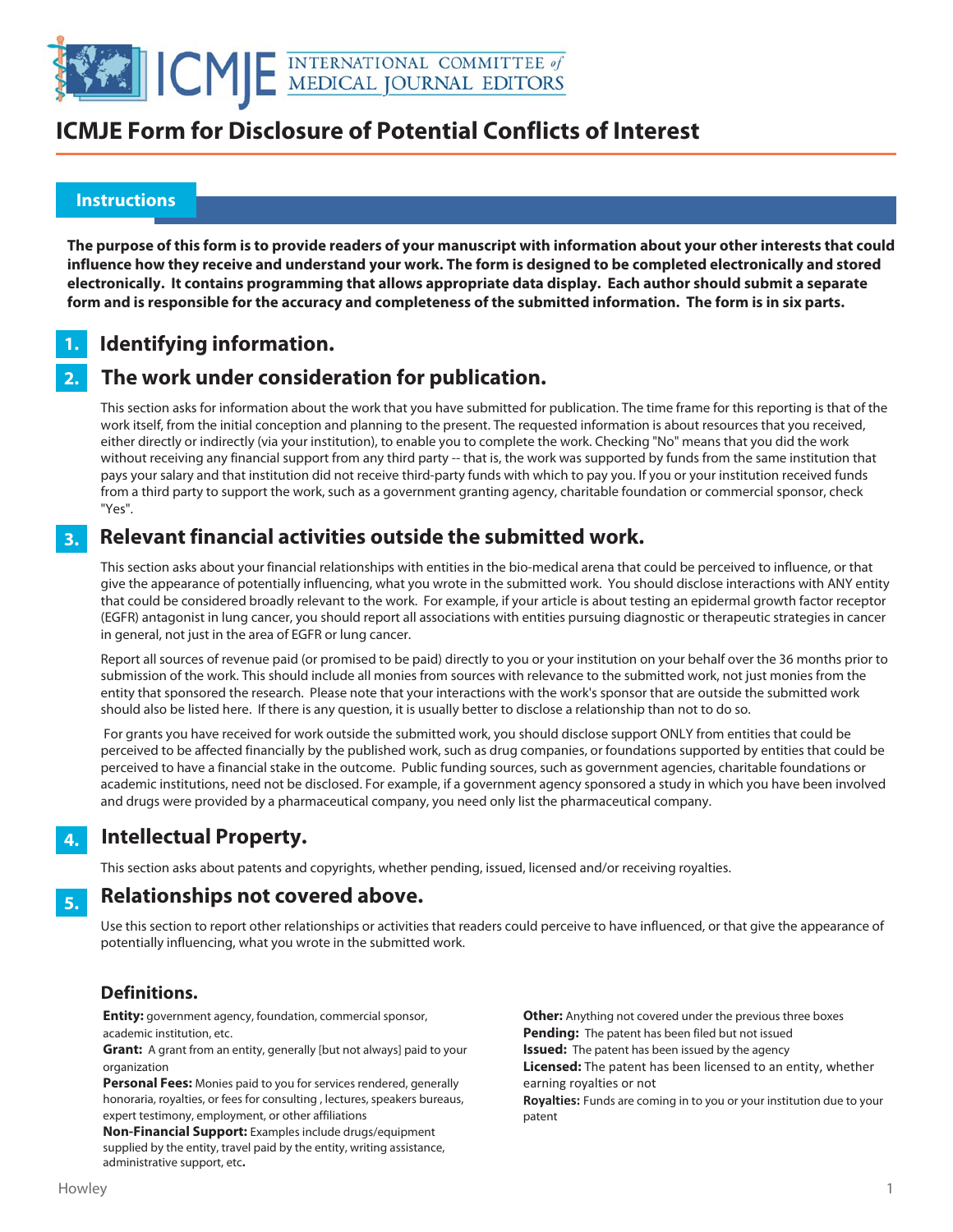

| <b>Section 1.</b><br><b>Identifying Information</b>                                                                                                                                                                                                                                                                                                                                         |                                                           |                                                 |                        |
|---------------------------------------------------------------------------------------------------------------------------------------------------------------------------------------------------------------------------------------------------------------------------------------------------------------------------------------------------------------------------------------------|-----------------------------------------------------------|-------------------------------------------------|------------------------|
| 1. Given Name (First Name)<br>Michael                                                                                                                                                                                                                                                                                                                                                       | 2. Surname (Last Name)<br>Howley                          |                                                 | 3. Date<br>02-May-2015 |
| 4. Are you the corresponding author?                                                                                                                                                                                                                                                                                                                                                        | Yes<br>$\sqrt{ N}$                                        | Corresponding Author's Name<br>Eric M Padegimas |                        |
| 5. Manuscript Title<br>Medicare Reimbursement for Total Joint Arthroplasty-What are the Driving Forces?                                                                                                                                                                                                                                                                                     |                                                           |                                                 |                        |
| 6. Manuscript Identifying Number (if you know it)                                                                                                                                                                                                                                                                                                                                           |                                                           |                                                 |                        |
|                                                                                                                                                                                                                                                                                                                                                                                             |                                                           |                                                 |                        |
| <b>Section 2.</b>                                                                                                                                                                                                                                                                                                                                                                           | <b>The Work Under Consideration for Publication</b>       |                                                 |                        |
| Did you or your institution at any time receive payment or services from a third party (government, commercial, private foundation, etc.) for<br>any aspect of the submitted work (including but not limited to grants, data monitoring board, study design, manuscript preparation,<br>statistical analysis, etc.)?                                                                        |                                                           |                                                 |                        |
| Are there any relevant conflicts of interest?                                                                                                                                                                                                                                                                                                                                               | $\sqrt{ N}$<br>Yes                                        |                                                 |                        |
| <b>Section 3.</b>                                                                                                                                                                                                                                                                                                                                                                           | Relevant financial activities outside the submitted work. |                                                 |                        |
| Place a check in the appropriate boxes in the table to indicate whether you have financial relationships (regardless of amount<br>of compensation) with entities as described in the instructions. Use one line for each entity; add as many lines as you need by<br>clicking the "Add +" box. You should report relationships that were present during the 36 months prior to publication. |                                                           |                                                 |                        |

| Yes<br>$\sqrt{ }$ No<br>Are there any relevant conflicts of interest? |
|-----------------------------------------------------------------------|
|-----------------------------------------------------------------------|

|  |  | Do you have any patents, whether planned, pending or issued, broadly relevant to the work? $\Box$ Yes $\Box$ No |
|--|--|-----------------------------------------------------------------------------------------------------------------|
|--|--|-----------------------------------------------------------------------------------------------------------------|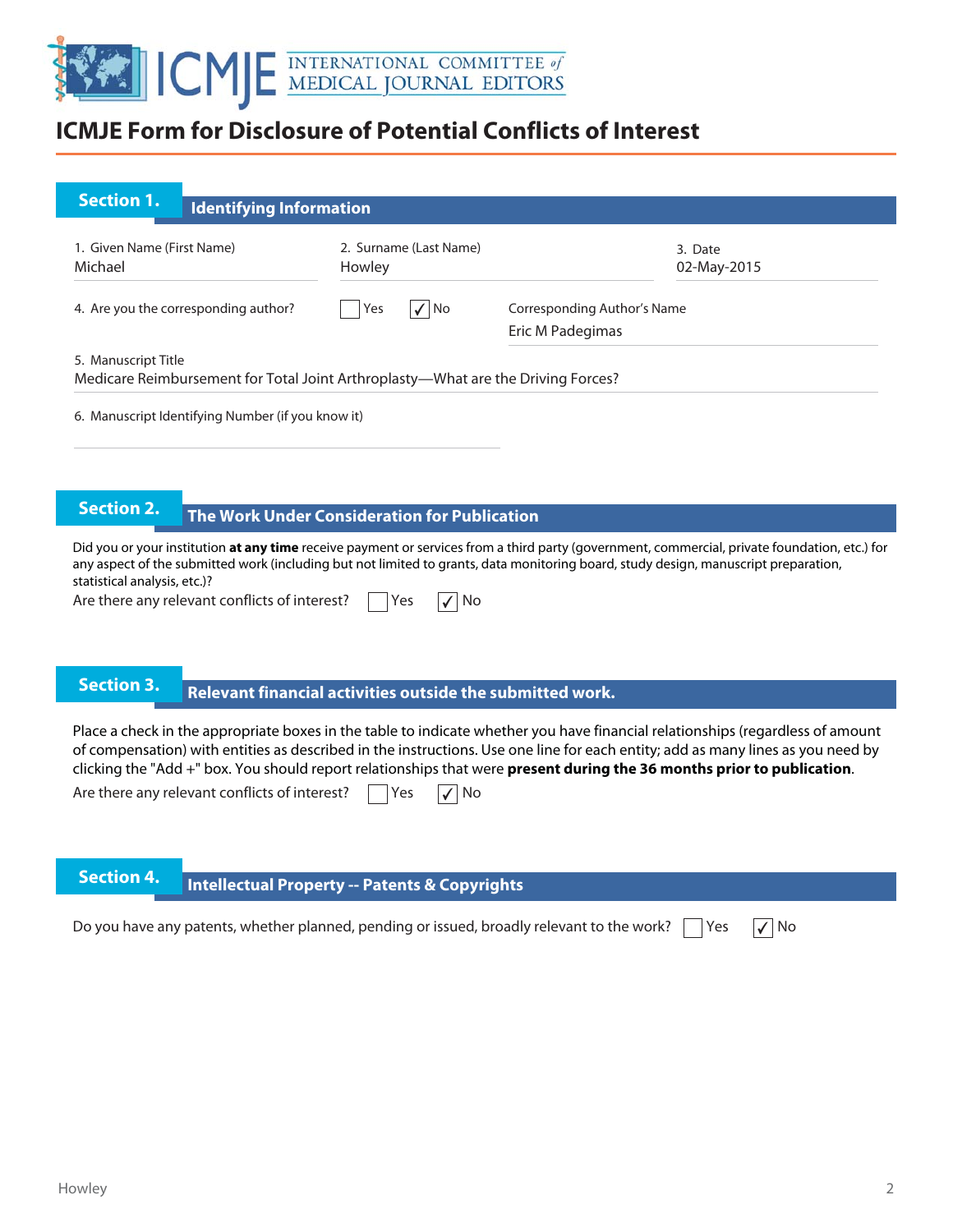

### **Section 5.** Relationships not covered above

Are there other relationships or activities that readers could perceive to have influenced, or that give the appearance of potentially influencing, what you wrote in the submitted work?

Yes, the following relationships/conditions/circumstances are present (explain below):

 $\sqrt{\ }$  No other relationships/conditions/circumstances that present a potential conflict of interest

At the time of manuscript acceptance, journals will ask authors to confirm and, if necessary, update their disclosure statements. On occasion, journals may ask authors to disclose further information about reported relationships.

### **Section 6. Disclosure Statement**

Based on the above disclosures, this form will automatically generate a disclosure statement, which will appear in the box below.

Dr. Howley has nothing to disclose.

### **Evaluation and Feedback**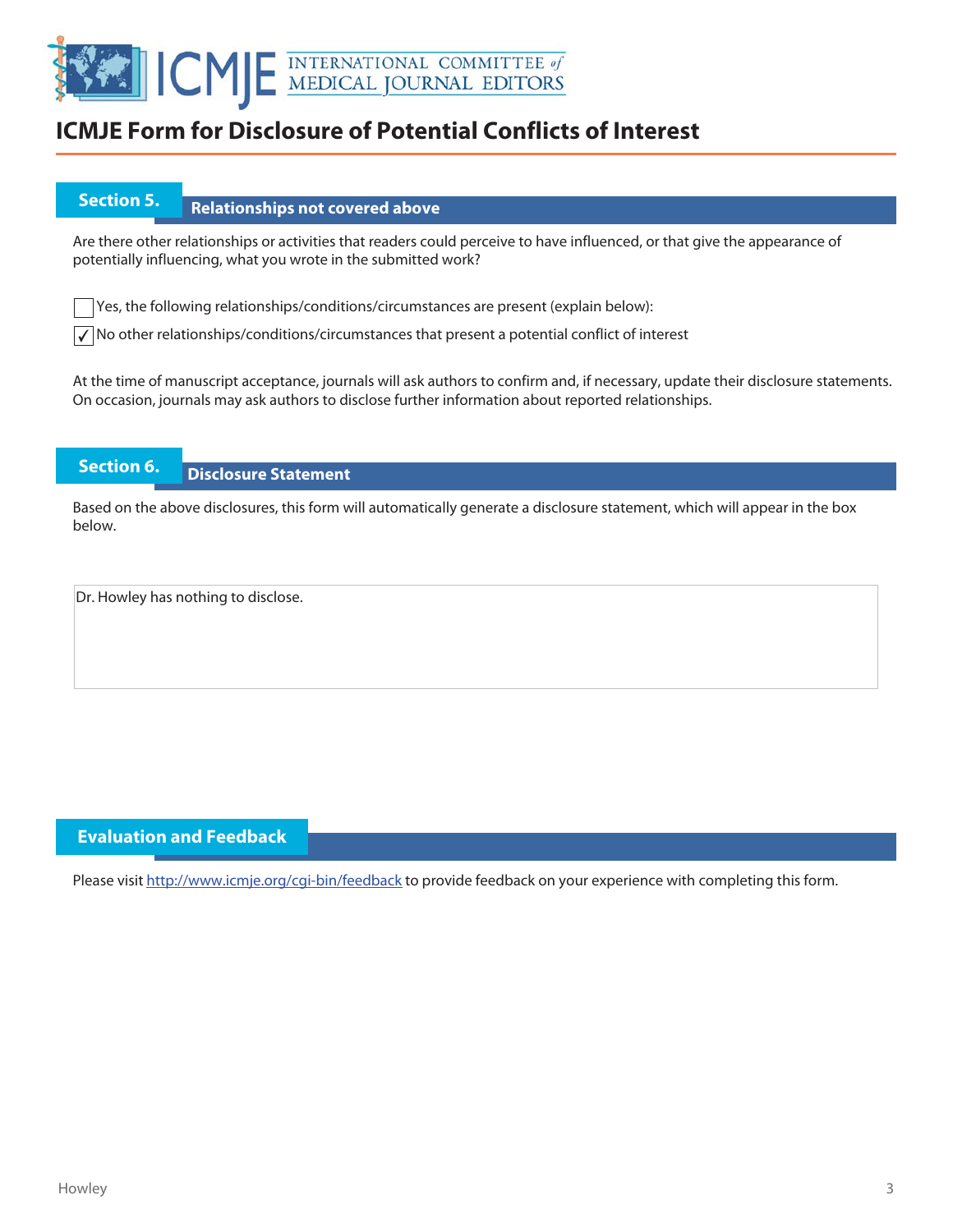

### **Instructions**

 

> **The purpose of this form is to provide readers of your manuscript with information about your other interests that could influence how they receive and understand your work. The form is designed to be completed electronically and stored electronically. It contains programming that allows appropriate data display. Each author should submit a separate form and is responsible for the accuracy and completeness of the submitted information. The form is in six parts.**

### **Identifying information. 1.**

### **The work under consideration for publication. 2.**

This section asks for information about the work that you have submitted for publication. The time frame for this reporting is that of the work itself, from the initial conception and planning to the present. The requested information is about resources that you received, either directly or indirectly (via your institution), to enable you to complete the work. Checking "No" means that you did the work without receiving any financial support from any third party -- that is, the work was supported by funds from the same institution that pays your salary and that institution did not receive third-party funds with which to pay you. If you or your institution received funds from a third party to support the work, such as a government granting agency, charitable foundation or commercial sponsor, check "Yes".

#### **Relevant financial activities outside the submitted work. 3.**

This section asks about your financial relationships with entities in the bio-medical arena that could be perceived to influence, or that give the appearance of potentially influencing, what you wrote in the submitted work. You should disclose interactions with ANY entity that could be considered broadly relevant to the work. For example, if your article is about testing an epidermal growth factor receptor (EGFR) antagonist in lung cancer, you should report all associations with entities pursuing diagnostic or therapeutic strategies in cancer in general, not just in the area of EGFR or lung cancer.

Report all sources of revenue paid (or promised to be paid) directly to you or your institution on your behalf over the 36 months prior to submission of the work. This should include all monies from sources with relevance to the submitted work, not just monies from the entity that sponsored the research. Please note that your interactions with the work's sponsor that are outside the submitted work should also be listed here. If there is any question, it is usually better to disclose a relationship than not to do so.

 For grants you have received for work outside the submitted work, you should disclose support ONLY from entities that could be perceived to be affected financially by the published work, such as drug companies, or foundations supported by entities that could be perceived to have a financial stake in the outcome. Public funding sources, such as government agencies, charitable foundations or academic institutions, need not be disclosed. For example, if a government agency sponsored a study in which you have been involved and drugs were provided by a pharmaceutical company, you need only list the pharmaceutical company.

### **Intellectual Property. 4.**

This section asks about patents and copyrights, whether pending, issued, licensed and/or receiving royalties.

#### **Relationships not covered above. 5.**

Use this section to report other relationships or activities that readers could perceive to have influenced, or that give the appearance of potentially influencing, what you wrote in the submitted work.

### **Definitions.**

**Entity:** government agency, foundation, commercial sponsor, academic institution, etc.

**Grant:** A grant from an entity, generally [but not always] paid to your organization

**Personal Fees:** Monies paid to you for services rendered, generally honoraria, royalties, or fees for consulting , lectures, speakers bureaus, expert testimony, employment, or other affiliations

**Non-Financial Support:** Examples include drugs/equipment supplied by the entity, travel paid by the entity, writing assistance, administrative support, etc**.**

**Other:** Anything not covered under the previous three boxes **Pending:** The patent has been filed but not issued **Issued:** The patent has been issued by the agency **Licensed:** The patent has been licensed to an entity, whether earning royalties or not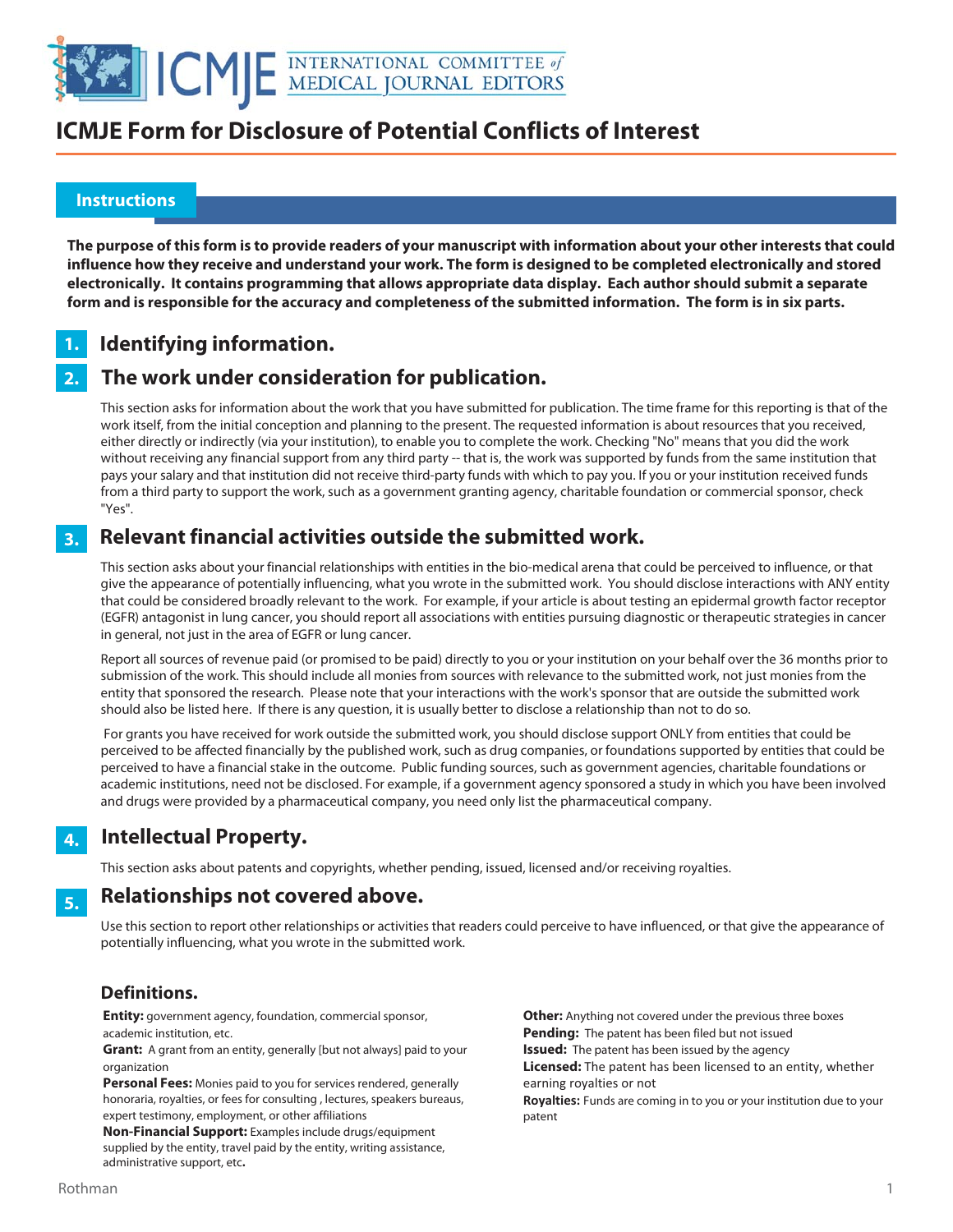

| <b>Section 1.</b>                     | <b>Identifying Information</b>                    |                                                                                  |                                                 |  |  |  |  |  |
|---------------------------------------|---------------------------------------------------|----------------------------------------------------------------------------------|-------------------------------------------------|--|--|--|--|--|
| 1. Given Name (First Name)<br>Richard |                                                   | 2. Surname (Last Name)<br>Rothman                                                | 3. Date<br>02-May-2015                          |  |  |  |  |  |
| 4. Are you the corresponding author?  |                                                   | $\sqrt{ N_{0}}$<br>Yes                                                           | Corresponding Author's Name<br>Eric M Padegimas |  |  |  |  |  |
| 5. Manuscript Title                   |                                                   | Medicare Reimbursement for Total Joint Arthroplasty—What are the Driving Forces? |                                                 |  |  |  |  |  |
|                                       | 6. Manuscript Identifying Number (if you know it) |                                                                                  |                                                 |  |  |  |  |  |
|                                       |                                                   |                                                                                  |                                                 |  |  |  |  |  |

## **The Work Under Consideration for Publication**

Did you or your institution **at any time** receive payment or services from a third party (government, commercial, private foundation, etc.) for any aspect of the submitted work (including but not limited to grants, data monitoring board, study design, manuscript preparation, statistical analysis, etc.)?

Are there any relevant conflicts of interest?  $\Box$  Yes

|  | ×<br>۰. |
|--|---------|
|--|---------|

## **Relevant financial activities outside the submitted work. Section 3. Relevant financial activities outset**

Place a check in the appropriate boxes in the table to indicate whether you have financial relationships (regardless of amount of compensation) with entities as described in the instructions. Use one line for each entity; add as many lines as you need by clicking the "Add +" box. You should report relationships that were **present during the 36 months prior to publication**.

Are there any relevant conflicts of interest?  $\sqrt{\ }$  Yes  $\Box$  No

If yes, please fill out the appropriate information below.

| <b>Name of Entity</b> | Fees <sup>5</sup> | Grant? Personal Non-Financial Other?<br>Support <sup>5</sup> | <b>Comments</b> |  |
|-----------------------|-------------------|--------------------------------------------------------------|-----------------|--|
| Stryker               |                   |                                                              | Consulting      |  |
| Stryker               |                   |                                                              | Royalties       |  |

### **Intellectual Property -- Patents & Copyrights**

Do you have any patents, whether planned, pending or issued, broadly relevant to the work?  $\Box$  Yes  $\Box$  No